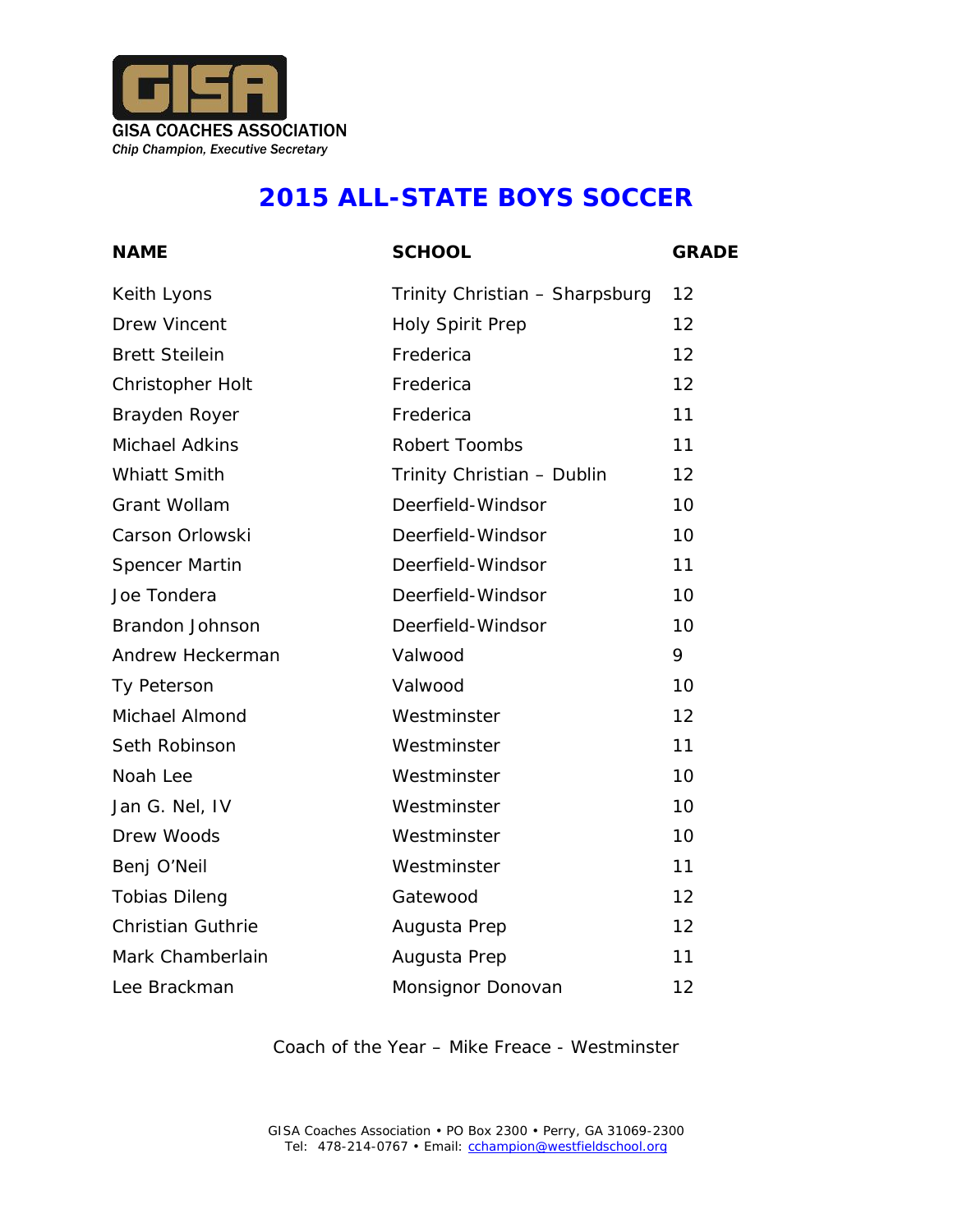# **2015 GISA BOYS All-Region Soccer**

|                        | Region 1                |                 |                       | Region 2         |       |
|------------------------|-------------------------|-----------------|-----------------------|------------------|-------|
| Name                   | School                  | Grade           | Name                  | School           | Grade |
| Jordan Hair            | Dominion Christian      | 11              | Atys Cope             | <b>Bulloch</b>   | 12    |
| Ogbai Afeworkie        | Fugees                  | 11              | Raybon Anderson       | <b>Bulloch</b>   | 12    |
| Babba Jaden            | Fugees                  | 11              | <b>Grant Williams</b> | <b>Bulloch</b>   | 10    |
| Joseph Minani          | Fugees                  | 10              | Demitrius Williams    | <b>FPCA</b>      | 12    |
| Mohammed Alsaadi       | Fugees                  | 10              | Avgar Gibbs           | <b>FPCA</b>      | 10    |
| Colin Kouters          | Heritage                | 12              | <b>Brett Steilein</b> | Frederica        | 12    |
| Cole Jones             | Heritage                | 11              | Christopher Holt      | Frederica        | 12    |
| Drew Vincent           | <b>Holy Spirit Prep</b> | 12              | Brayden Royer         | Frederica        | 11    |
| Jerry Gao              | <b>Holy Spirit Prep</b> | 12              | Connor Runyan         | Frederica        | 9     |
| Stephen Wiedl          | <b>Holy Spirit Prep</b> | 11              | Jake Myers            | Frederica        | 9     |
| <b>Blake Anker</b>     | Holy Spirit Prep        | 10              | Ryan Steilein         | Frederica        | 9     |
| John Radosta           | <b>Holy Spirit Prep</b> | 10              | John Mitchell Brock   | Frederica        | 9     |
| Andrew Klob            | Loganville Christian    | 12              | Joseph Gibase         | <b>RTCA</b>      | 11    |
| Mike Meme              | Loganville Christian    | 11              | Michael Adkins        | <b>RTCA</b>      | 11    |
| <b>Trevor Callaway</b> | Loganville Christian    | 10 <sup>1</sup> | Aditya Sinha          | <b>RTCA</b>      | 12    |
| Keith Lyons            | Trinity - Sharpsburg    | 12              | Joey Mitchell         | <b>RTCA</b>      | 11    |
| Jourdan Fuaua          | Trinity - Sharpsburg    | 10              | Whiatt Smith          | Trinity - Dublin | 12    |
| Kory McGinnis          | Trinity - Sharpsburg    | 12              | Cleve Warnock         | Trinity - Dublin | 12    |
| Kasey McGinnis         | Trinity - Sharpsburg    | 10              | Ryan Ross             | Trinity - Dublin | 11    |
| <b>Cristian Lozis</b>  | Trinity - Sharpsburg    | 9               | <b>Tyler Hester</b>   | Trinity - Dublin | 9     |
| <b>Matthew Buck</b>    | Trinity - Sharpsburg    | 12              |                       |                  |       |
| Zach Chase             | Weber                   | 11              |                       |                  |       |
|                        | Young Americans         |                 |                       |                  |       |
|                        | Young Americans         |                 |                       |                  |       |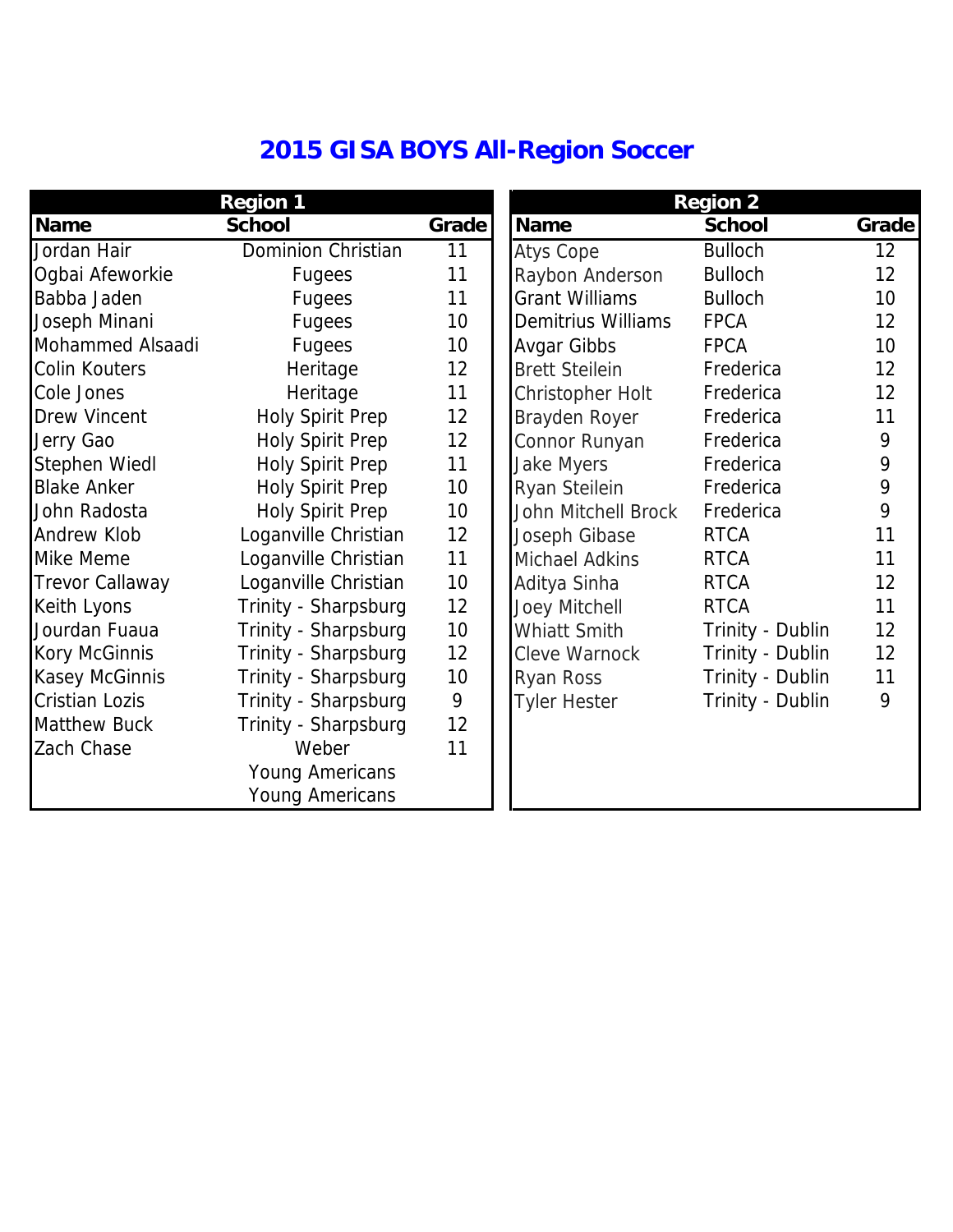## **2015 GISA BOYS All-Region Soccer**

|                                                                    | Region 3                           |       |
|--------------------------------------------------------------------|------------------------------------|-------|
| Name                                                               | School                             | Grade |
| <b>Riley Eagen</b>                                                 | Brookwood                          | 12    |
| Will Carico                                                        | Brookwood                          | 11    |
| Will Ladson                                                        | Brookwood                          | 10    |
| Neil Gurley                                                        | Brookwood                          | 11    |
| Preston Young Brookwood                                            |                                    | 9     |
| Josh Brewer                                                        | <b>Brookwood</b>                   | 12    |
|                                                                    | Grant Wollam Deerfield-Windsor     | 10    |
|                                                                    | Carson Orlowski Deerfield-Windsor  | 10    |
| Spencer Martin                                                     | Deerfield-Windsor                  | 11    |
| Joe Tondera                                                        | Deerfield-Windsor                  | 10    |
| Whit Turner                                                        | Deerfield-Windsor                  | 11    |
| Brandon Johnson Deerfield-Windsor<br>Austin Graf Deerfield-Windsor |                                    | 10    |
|                                                                    |                                    | 12    |
|                                                                    | Parker Orlowkski Deerfield-Windsor | 8     |
| <b>Sharrod Bell</b>                                                | <b>GA Christian</b>                | 12    |
| <b>Blake Winters</b>                                               | <b>GA Christian</b>                | 12    |
| Soon Kim                                                           | <b>GA Christian</b>                | 11    |
| McKinley Morehead Tiftarea                                         |                                    | 10    |
| Bailey Cunningham Tiftarea                                         |                                    | 12    |
| Andrew Heckerman Valwood                                           |                                    | 9     |
| Ty Peterson                                                        | Valwood                            | 10    |
| Carter Sharon                                                      | Valwood                            | 9     |
| Hank Evans                                                         | Valwood                            | 10    |
| William Pegg                                                       | Valwood                            | 9     |

| Region 3                 |                     | Region 4 |                      |                   |       |
|--------------------------|---------------------|----------|----------------------|-------------------|-------|
| Name                     | School              | Grade    | Name                 | School            | Grade |
| Riley Eagen              | Brookwood           | 12       | Christian Guthrie    | Augusta Prep      | 12    |
| Will Carico              | Brookwood           | 11       | Mark Chamberlain     | Augusta Prep      | 11    |
| Will Ladson              | <b>Brookwood</b>    | 10       | Peter Stojanov       | Augusta Prep      | 12    |
| Neil Gurley              | <b>Brookwood</b>    | 11       | <b>Tobias Dileng</b> | Gatewood          | 12    |
| Preston Young            | Brookwood           | 9        | Jacob Eisele         | Gatewood          | 10    |
| Josh Brewer              | Brookwood           | 12       | Dylan Daniels        | Gatewood          | 11    |
| Grant Wollam             | Deerfield-Windsor   | 10       | Nathan Patel         | John Milledge     | 12    |
| Carson Orlowski          | Deerfield-Windsor   | 10       | Lee Brackman         | Monsignor Donovan | 12    |
| Spencer Martin           | Deerfield-Windsor   | 11       | Michael Ohana        | Monsignor Donovan | 12    |
| Joe Tondera              | Deerfield-Windsor   | 10       | Brandon Pinto        | Monsignor Donovan |       |
| Whit Turner              | Deerfield-Windsor   | 11       | Owen Kimball         | Piedmont          | 12    |
| Brandon Johnson          | Deerfield-Windsor   | 10       | Josh Jenkins         | Westfield         | 11    |
| Austin Graf              | Deerfield-Windsor   | 12       | Michael Almond       | Westminster       | 12    |
| Parker Orlowkski         | Deerfield-Windsor   | 8        | Seth Robinson        | Westminster       | 11    |
| Sharrod Bell             | <b>GA Christian</b> | 12       | Noah Lee             | Westminster       | 10    |
| <b>Blake Winters</b>     | <b>GA Christian</b> | 12       | Jan G. Nel, IV       | Westminster       | 10    |
| Soon Kim                 | <b>GA Christian</b> | 11       | Drew Woods           | Westminster       | 10    |
| McKinley Morehead        | Tiftarea            | 10       | Cale McLannon        | Westminster       | 9     |
| <b>Bailey Cunningham</b> | Tiftarea            | 12       | Benj O'Neil          | Westminster       | 11    |
| Andrew Heckerman         | Valwood             | 9        |                      |                   |       |
| Ty Peterson              | Valwood             | 10       |                      |                   |       |
| Carter Sharon            | Valwood             | 9        |                      |                   |       |